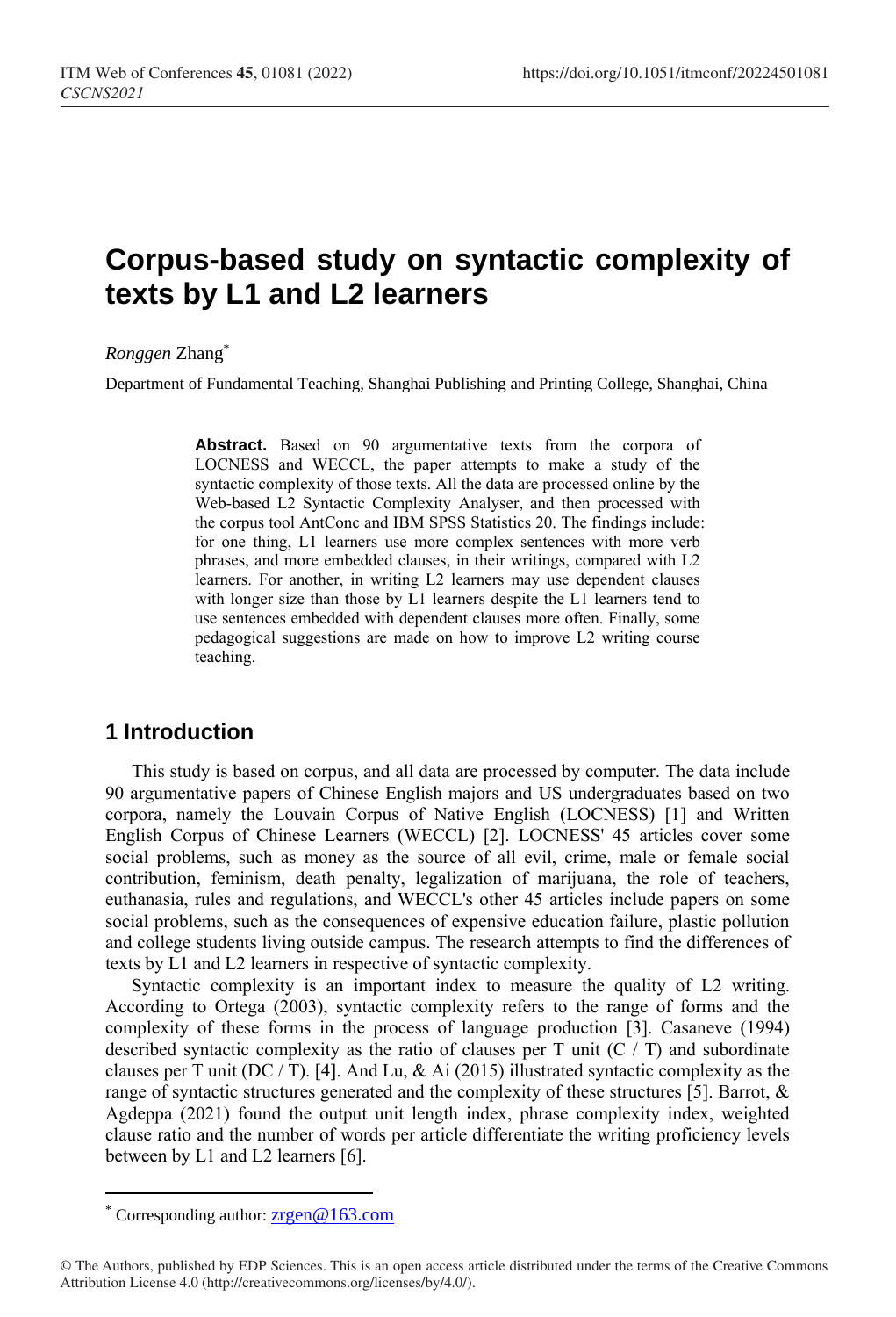Zeng (2011) compared several syntactic complexity indices of argumentative writing of second year English majors. [7]. He and Li, et al (2018) found sentence complexity, unit length and specific phrase structure are the three main indicators of syntactic complexity of highly scored students' writings [8]. Zheng (2012) found the number of clauses in t unit (C / T) and the number of dependent clauses in clause (DC  $/$  C) were not distinguishable between grades and semesters, which could not be considered as effective indices of syntactic complexity [9]. Jiang (2019) concluded that except for the mean sentence length and the ratio of T unit to sentence, other syntactic complexity indices could effectively reflect the learner's writing level; in terms of subordinate structures and coordinate structures, there are significant differences between L1 and L2 learners [10].

The above literature review reveals to us that most of the studies on syntactic complexity are made on L2 learners, while there are fewer comparative studies on both L1 and L2 learners. Therefore, this paper attempts to elaborate this field by comparing the texts from LOCNESS and WECCL.

Research Question

1. What are the significant differences in syntactic complexity of the texts by L1 and L2 learners?

2. What is the pedagogical significance of the research findings?

Purpose of this research

The purpose of this study is to find out the differences between L1 and L2 learners' writing through data mining and analysis of the corpus, and to provide some suggestions for L2 learners.

Significance of this research

The significance of this study is to provide instructors and students with a systematic and computer-aided method to analyse the text from the perspective of syntactic complexity, so as to strengthen the teaching of English writing.

# **2 Material and methodology**

#### 1) Sampling

The corpora concerned are based on the 90 pieces of argumentative writings from the Louvain Corpus of Native English (LOCNESS) [1] and Written English Corpus of Chinese Learners (WECCL) [2].

2) Data mining: all the data are processed by using the software such as AntConc, SPSS 19, the Web-based L2 Syntactic Complexity Analyser [11, etc. For the purpose of statistics, WECCL is valued as 1 while LOCNESS is valued as 2.

| <b>Index</b><br>Abbreviation | <b>Index Name</b>       | <b>Index</b><br><b>Abbreviation</b> | <b>Index Name</b>            |  |  |  |  |
|------------------------------|-------------------------|-------------------------------------|------------------------------|--|--|--|--|
| W                            | Word number             | C/T                                 | Clause per T-unit            |  |  |  |  |
| S                            | Sentence                | DC/C                                | Dependent clause per clause  |  |  |  |  |
| C                            | Clause                  | DC/T                                | Dependent clause per T-unit  |  |  |  |  |
| T                            | T-unit                  | T/S                                 | T-unit per sentence          |  |  |  |  |
| MLS                          | Mean length of sentence | CT/T                                | Complex T-unit ratio         |  |  |  |  |
| MLT.                         | Mean length of T-unit   | CP/T                                | Coordinate phrase per T-unit |  |  |  |  |
| MLC.                         | Mean length of clause   | CP/C                                | Coordinate phrase per clause |  |  |  |  |
| C/S                          | Clause per sentence     | CN/T                                | Complex nominal per T-unit   |  |  |  |  |
| VP/T                         | Verb phrase per T-unit  | CN/C                                | Complex nominal per clause   |  |  |  |  |

**Table 1.** Syntactic complexity indices concerned in the research.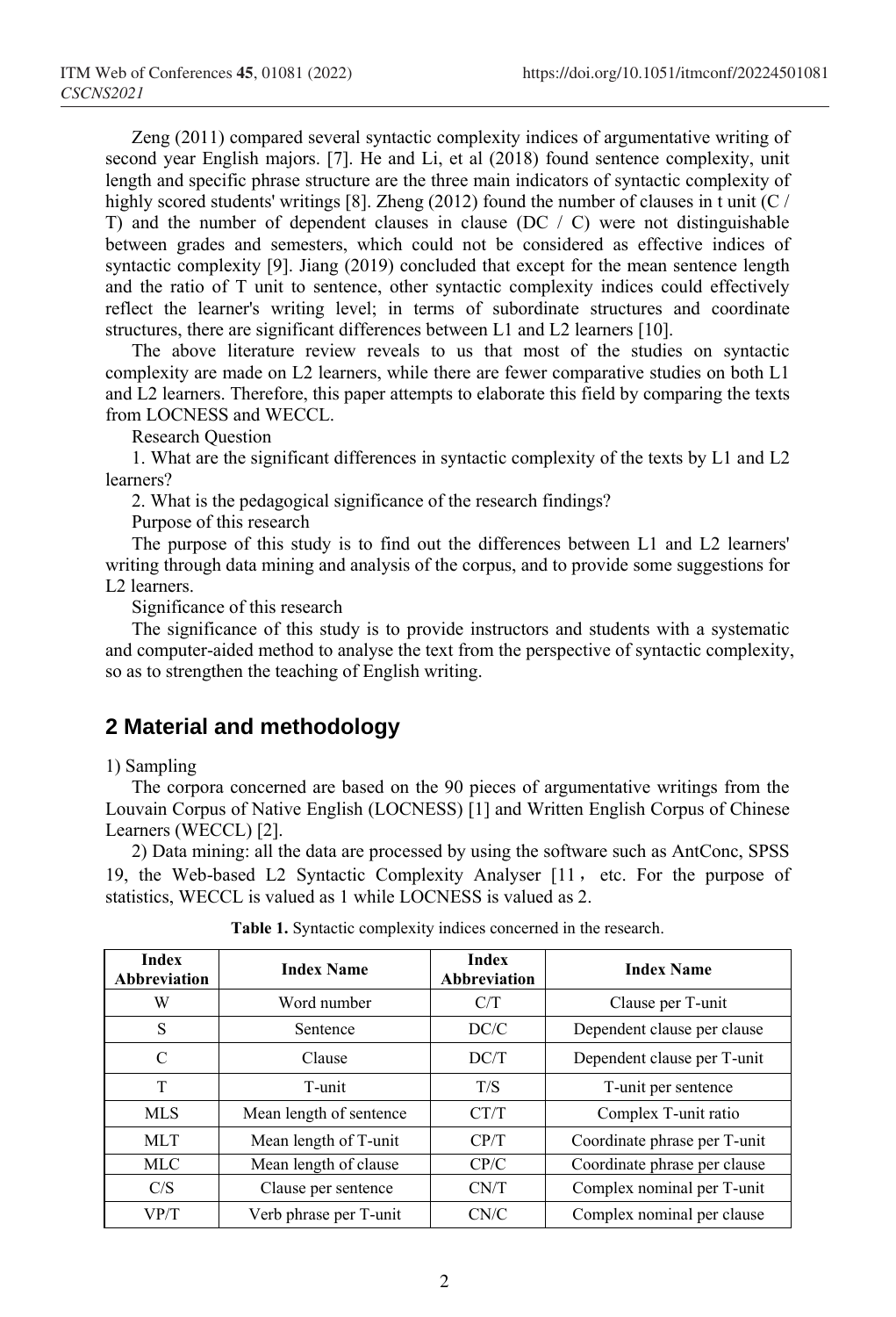Here are the definitions of some more syntactic complexity indices: W/T stands for total number of words / total number of T units), W/C for total number of words / total number of clauses), and W/S for total number of words / total number of sentences. A T-unit is main clause plus any dependent clauses attached to or embedded in it (Hunt, 1966) [12].

|      |            | min   | max   | mean  | ST D. |      |            | min            | max          | mean | ST D. |
|------|------------|-------|-------|-------|-------|------|------------|----------------|--------------|------|-------|
| W/S  | <b>WEC</b> | 10.79 | 29.67 | 17.01 | 3.69  | DC/C | <b>WEC</b> | 0.2            | 0.58         | 0.36 | 0.1   |
|      | <b>LOC</b> | 13.32 | 32.68 | 19.47 | 4.51  |      | <b>LOC</b> | 0.22           | 0.58         | 0.42 | 0.09  |
| W/C  | <b>WEC</b> | 7.18  | 14.85 | 9.58  | 1.73  | DC/T | WEC        | 0.21           | 1.1          | 0.61 | 0.25  |
|      | <b>LOC</b> | 6.63  | 13.19 | 9.38  | 1.58  |      | <b>LOC</b> | 0.29           | 1.36         | 0.82 | 0.28  |
| W/T  | <b>WEC</b> | 10.41 | 27.38 | 15.39 | 3.13  | T/S  | <b>WEC</b> | 0.96           | 1.4          | 1.11 | 0.11  |
|      | <b>LOC</b> | 12.19 | 27.43 | 17.32 | 3.47  |      | <b>LOC</b> | 0.93           | 1.32         | 1.12 | 0.1   |
| MLS  | WEC        | 10.79 | 29.67 | 17.01 | 3.69  | CT/T | WEC        | 0.16           | 0.75         | 0.45 | 0.15  |
|      | LOC        | 13.32 | 32.68 | 19.47 | 4.51  |      | <b>LOC</b> | 0.25           | 0.79         | 0.54 | 0.15  |
| MLT  | <b>WEC</b> | 10.41 | 27.38 | 15.39 | 3.13  | CP/T | <b>WEC</b> | $\overline{0}$ | $\mathbf{1}$ | 0.33 | 0.19  |
|      | <b>LOC</b> | 12.19 | 27.43 | 17.32 | 3.47  |      | <b>LOC</b> | 0.07           | 0.88         | 0.44 | 0.18  |
| MLC  | <b>WEC</b> | 7.18  | 14.85 | 9.58  | 1.73  | CP/C | <b>WEC</b> | $\overline{0}$ | 0.75         | 0.21 | 0.14  |
|      | LOC        | 6.63  | 13.19 | 9.38  | 1.58  |      | <b>LOC</b> | 0.04           | 0.55         | 0.24 | 0.11  |
| C/S  | <b>WEC</b> | 1.18  | 2.83  | 1.8   | 0.36  | CN/T | <b>WEC</b> | 0.75           | 3.1          | 1.68 | 0.55  |
|      | <b>LOC</b> | 1.34  | 3.21  | 2.1   | 0.46  |      | <b>LOC</b> | 1.08           | 4.14         | 1.99 | 0.62  |
| VP/T | <b>WEC</b> | 1.32  | 3.17  | 2.23  | 0.4   | CN/C | <b>WEC</b> | 0.52           | 2.38         | 1.06 | 0.37  |
|      | <b>LOC</b> | 1.59  | 3.46  | 2.42  | 0.43  |      | <b>LOC</b> | 0.58           | 1.85         | 1.09 | 0.34  |
| C/T  | <b>WEC</b> | 1.05  | 2.17  | 1.62  | 0.27  |      |            |                |              |      |       |
|      | <b>LOC</b> | 1.32  | 2.54  | 1.87  | 0.31  |      |            |                |              |      |       |

**Table 2.** Descriptive statistics of the syntactic complexity indices for WECCL / LOCNESS.

Table 2 shows that the mean of each syntactic complexity index for WECCL is smaller than that for LOCNESS, except that of W/S and MLC. That is, the US undergraduates (L1 learners) do better than Chinese English majors (L2 learners), in terms of the mean length of sentence, the mean number of clause per sentence, the mean number of verb phrase per main clause, the mean number of coordinate phrase per clause and the mean number of complex nominal per clause, and the like. This reveals to us that L1 learners use more complex sentences with more verb phrases, and more embedded clauses, in their writings, compared with L2 learners. However, L2 learners only do slightly better than L1 learners in terms of W/C and MLC, i.e. in writing L2 learners may use dependent clauses with longer size than those by L1 learners despite the L1 learners tend to use sentences embedded with dependent clauses more often.

**Table 3.** Correlation between WECCL and LOCNESS in syntactic complexity indices.

|             | W/S   | W/C      | W/T      | <b>MLS</b> | <b>MLT</b> | <b>MLC</b> | C/S      | VP/T    |
|-------------|-------|----------|----------|------------|------------|------------|----------|---------|
| <b>CORP</b> | 289** | $-0.061$ | $.284**$ | .289**     | $.284**$   | $-0.061$   | $.352**$ | $.230*$ |
|             | DC/C  | DC/T     | T/S      | CT/T       | CP/T       | CP/C       | CN/T     | CN/C    |
| <b>CORP</b> | 338** | $.372**$ | 0.072    | $.269*$    | .289**     | 0.126      | $.260*$  | 0.041   |

\* P< $0.05$ ; \*\* P< $0.01$ 

In table 3, Corpus is positively correlated with most of the syntactic complexity indices, i.e. W/S, W/T, MLS, MLT, C/S, VP/T, DC/C, DC/T, CT/T, CP/T, and CN/T. Especially,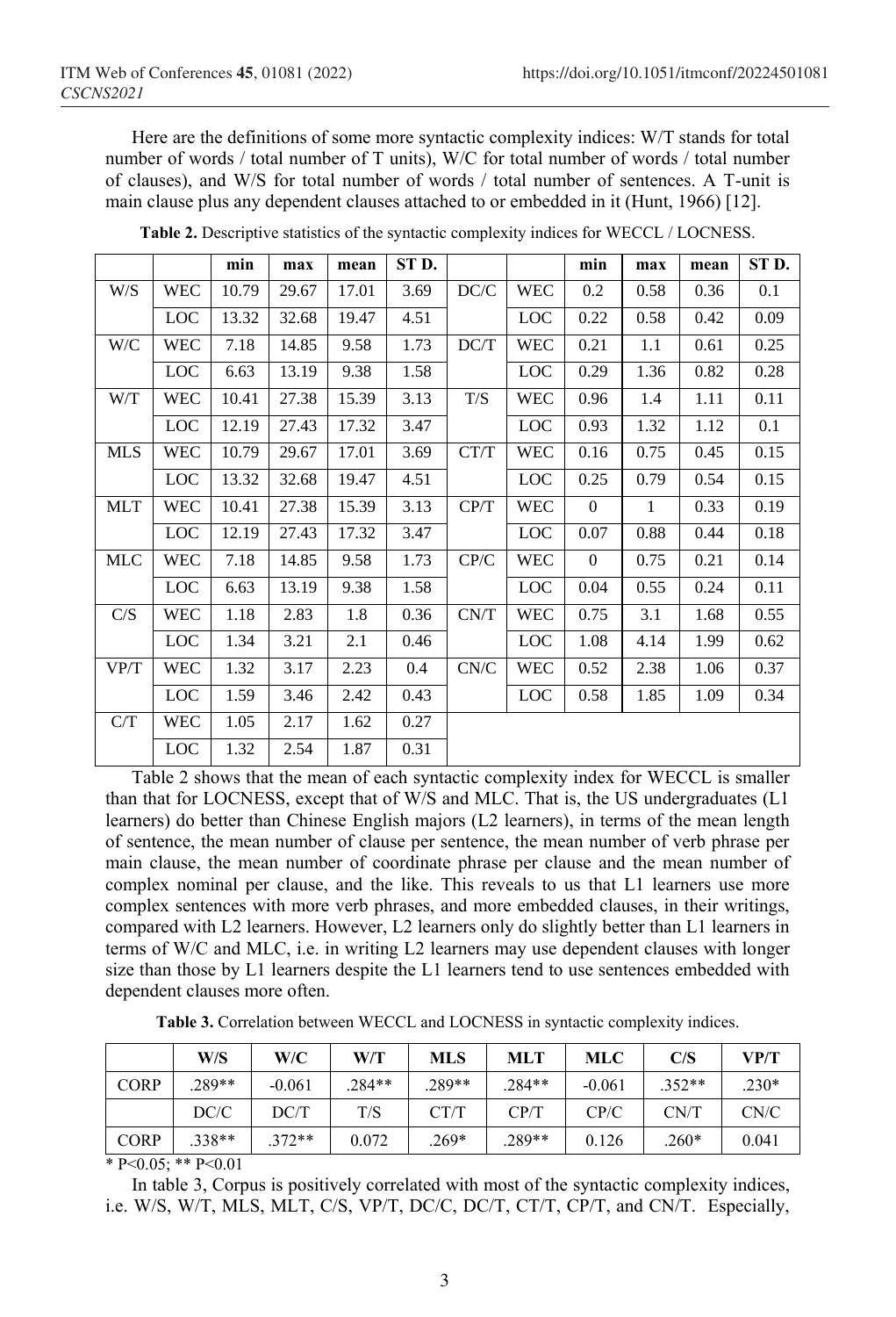Corpus is the most positively correlated with  $DC/T(.372^{**})$ ,  $C/S(.352^{**})$ , and DC/C(.338\*\*), that is, there are significant differences between WECCL and LOCNESS in terms of the number of dependent clause per main clause, the number of clause per sentence, and the number of dependent clause per clause. This suggests that the native undergraduates are liable to use more complex sentences with embedded clauses in their writings, compared with L2 learners. Nevertheless, WECCL is weakly correlated with W/C and MLC, which means that the L2 learners may use longer dependent clauses in their writings despite the number of those dependent clauses is fairly smaller than that of the L1 learners. All these findings correspond to those data in table 2.

| CO<br>RP<br>& | D<br>$\rm C/$<br>T | $\mathbf{C}$<br>т | DC<br>/C              | $\mathsf{\cap}$<br>S | W<br>'S  | М<br>ĹS. | CP       | W<br>⁄Τ          | М<br>LT. | <b>CT</b><br>⁄Т | C<br>N/<br>$\mathbf{r}$ | VP<br>$\sqrt{2}$ | СP<br>/C | T/<br>S  | M<br>LC  | CN<br>$\sqrt{C}$ |
|---------------|--------------------|-------------------|-----------------------|----------------------|----------|----------|----------|------------------|----------|-----------------|-------------------------|------------------|----------|----------|----------|------------------|
| CC            | 0.3<br>−           | 0.<br>39          | 0.3<br>$\overline{4}$ | 0.<br>35             | 0.<br>29 | 0.2<br>9 | 0.2<br>Q | $\theta$ .<br>28 | 0.2<br>8 | 0.2             | 0.2<br>6                | 0.2              | 0.1<br>3 | 0.<br>07 | 0.0<br>O | 0.0<br>4         |
| Sig.          | 0.0<br>0           | 0.<br>$00\,$      | 0.0<br>0              | 0.<br>$00\,$         | 0.<br>01 | 0.0      | 0.0      | $\theta$ .<br>01 | 0.0      | 0.0             | 0.0                     | 0.0              | 0.2      | 0.<br>50 | 0.5<br>− | 0.7              |

**Table 4.** T-test, paired sample correlation coefficient.

Table 4 further confirms there are significant differences between the writings of L1 and L2 learners in terms of syntactic complexity indices, except number of coordinate phrases, number of T-units per sentence, mean length of clause, and number of complex nominal phrases per clause.

## **3 Conclusion**

To summarize the results of the analyses from above, here comes the following points:

First, for one thing, L1 learners use more complex sentences with more verb phrases, and more embedded clauses, in their writings, compared with L2 learners. For another, in writing L2 learners may use dependent clauses with longer size than those by L1 learners despite the L1 learners tend to use sentences embedded with dependent clauses more often.

Corresponding to findings above, some pedagogical suggestions are made as follows:

First, L2 learners should be encouraged to practise writing more often, for the writing course is a practical course needing frequent exercise.

Second, L2 learners should read more original materials written by native speakers of English, which are filled with more complex sentences.

Finally, L2 learners should read more original English grammar books so as to get more familiar with English verb phrases, syntactic structures, and so for.

### **References**

- 1. S. Granger, The computer learner corpus: A versatile new source of data for SLA research. In Granger, S. (ed.) Learner English on Computer. Addison Wesley Longman: London & New York. (1998).
- 2. W. Wen, M. Liang, X. Yan, Foreign Language Teaching and Research Press. (in Chinese) (2008).
- 3. L. Ortega, Syntactic complexity measures and their relationship to L2 proficiency: A research synthesis of college-level L2 writing. *Applied Linguistics* **24** (4), 492-518. (2003).